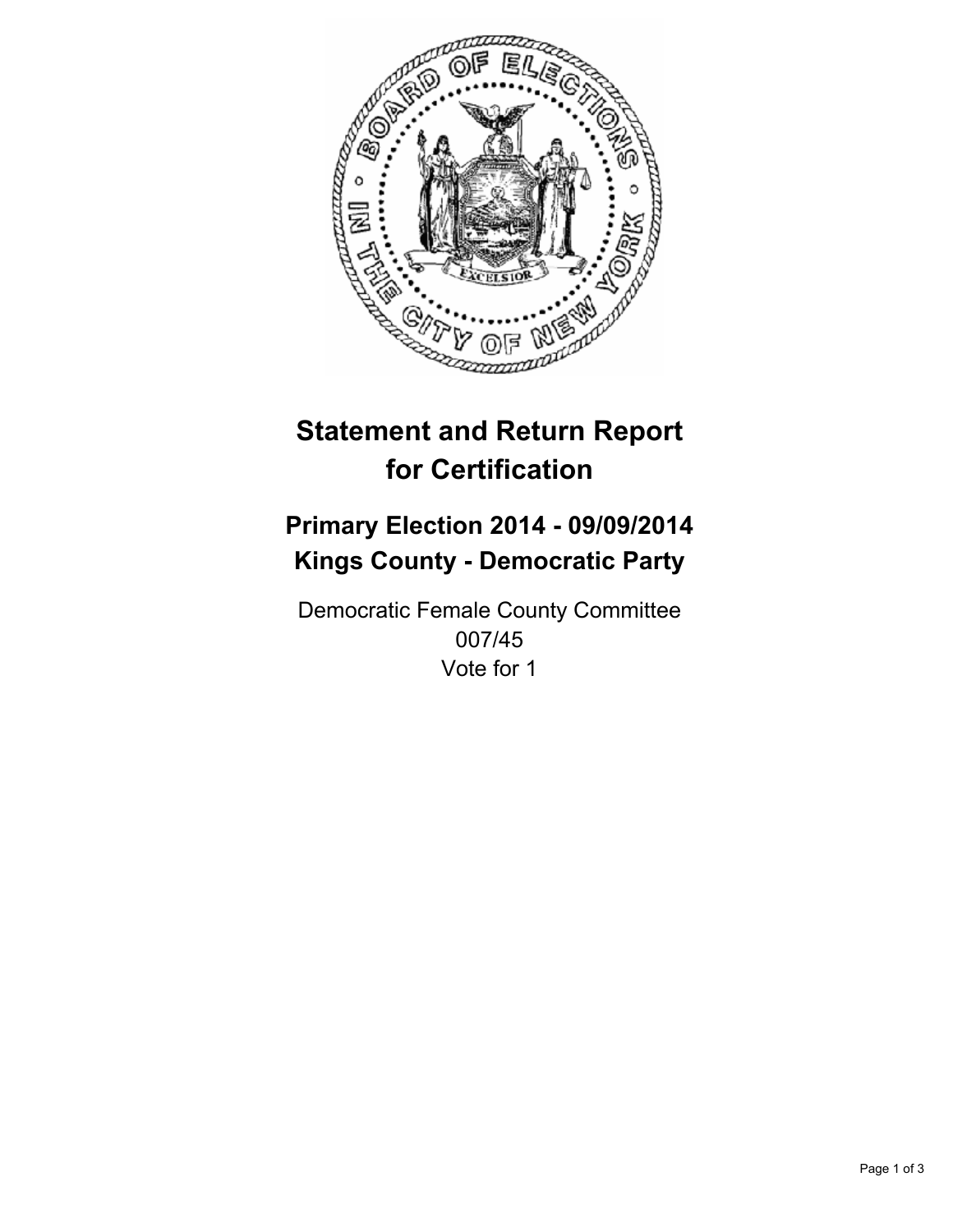

### **Assembly District 45**

| <b>PUBLIC COUNTER</b>                                    | 3            |
|----------------------------------------------------------|--------------|
| <b>EMERGENCY</b>                                         | 0            |
| ABSENTEE/MILITARY                                        |              |
| <b>FEDERAL</b>                                           | 0            |
| <b>SPECIAL PRESIDENTIAL</b>                              | 0            |
| <b>AFFIDAVIT</b>                                         | 0            |
| <b>Total Ballots</b>                                     | 4            |
| Less - Inapplicable Federal/Special Presidential Ballots | 0            |
| <b>Total Applicable Ballots</b>                          | 4            |
| <b>MALVINA FELDMAN</b>                                   | 0            |
| KHASYA RAYKHMAN                                          | 0            |
| <b>Total Votes</b>                                       | $\mathbf{0}$ |
| Unrecorded                                               | 4            |